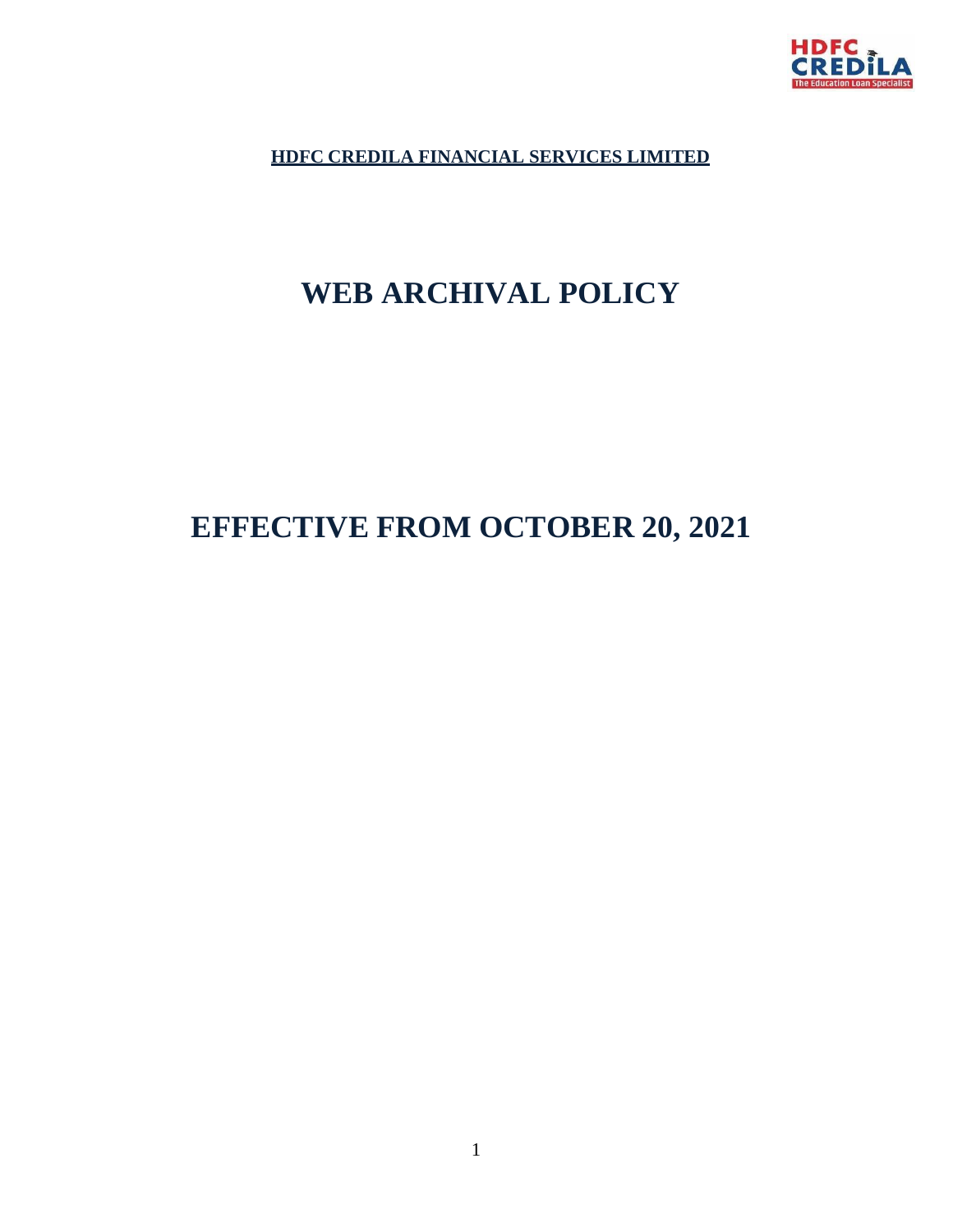

| Reviewing & Approving<br>Authority: | Board of Directors of the Company |
|-------------------------------------|-----------------------------------|
| Original Issue Date:                | October 20, 2021                  |
| <b>Current Revision Date:</b>       |                                   |
| Policy Making Body:                 | SECRETARIAL                       |
| Version No.:                        | 1.0                               |
| <b>Review Cycle</b>                 | As recommended by the Board       |